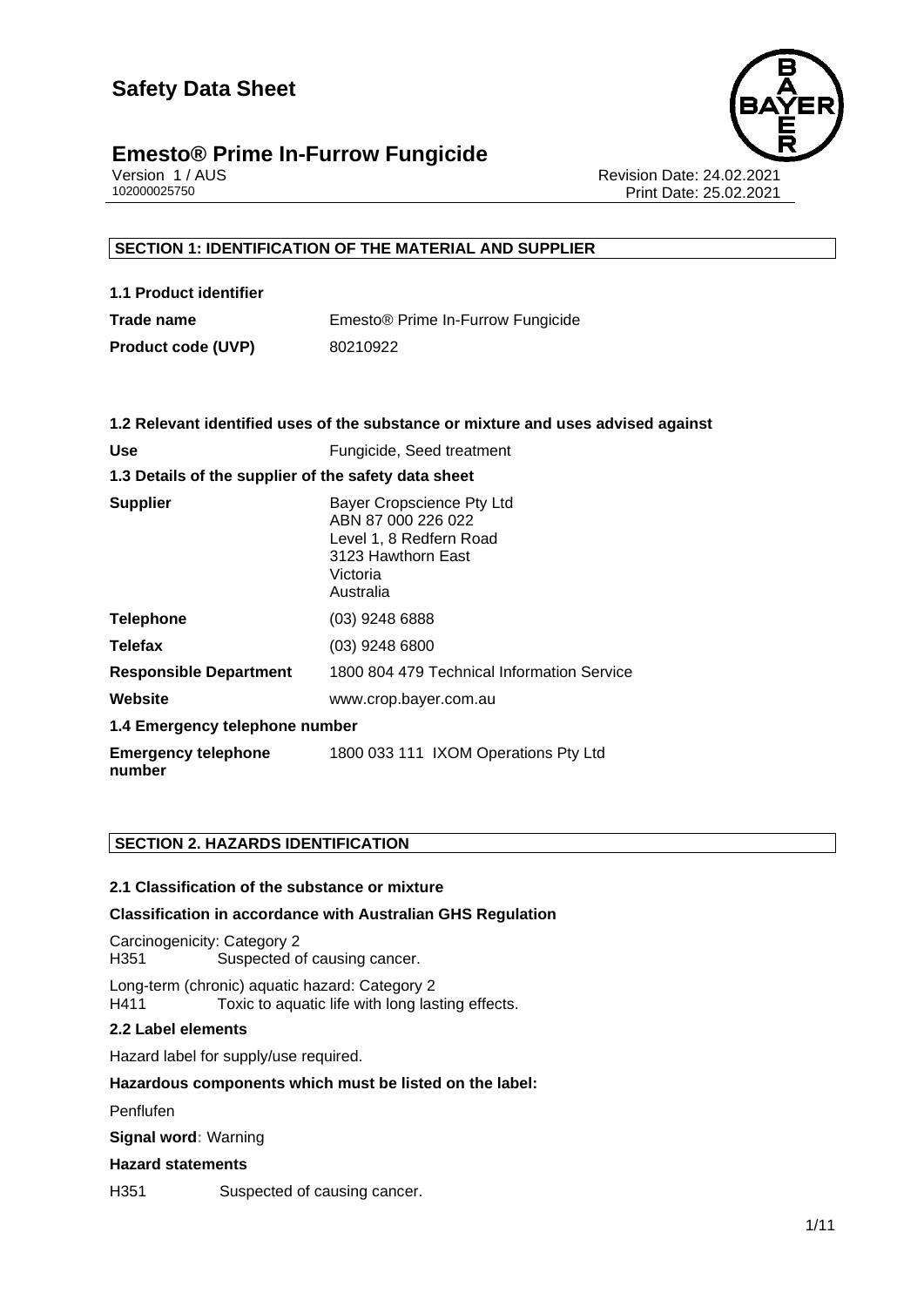

# **Emesto® Prime In-Furrow Fungicide**<br>Version 1/AUS

Version 1 / AUS Revision Date: 24.02.2021 Print Date: 25.02.2021

#### **Precautionary statements**

| Do not handle until all safety precautions have been read and understood.<br>Wear protective gloves/ protective clothing.<br>IF exposed or concerned: Get medical advice/attention.<br>Store locked up. |
|---------------------------------------------------------------------------------------------------------------------------------------------------------------------------------------------------------|
| Dispose of contents/container in accordance with local regulation.                                                                                                                                      |
|                                                                                                                                                                                                         |

#### **2.3 Other hazards**

No other hazards known.

#### **SECTION 3. COMPOSITION/INFORMATION ON INGREDIENTS**

#### **Chemical nature**

Penflufen: 240 g/L active ingredient Flowable concentrate for seed treatment (FS)

| Chemical name                                | CAS-No.       | Concentration [%]        |
|----------------------------------------------|---------------|--------------------------|
| Penflufen                                    | 494793-67-8   | 22.40                    |
| 1,2-Propanediol                              | $57 - 55 - 6$ | $\leq$ 10.00             |
| 1,2-Benzisothiazol-3(2H)-one                 | 2634-33-5     | $>= 0.005 - \le 0.05$    |
| reaction mass of 5-chloro-2- methyl-2H-      | 55965-84-9    | $>= 0.0002 - \le 0.0015$ |
| isothiazol-3-one and 2-methyl-2H-isothiazol- |               |                          |
| $3 -$ one $(3:1)$                            |               |                          |
| Other ingredients (non-hazardous) to 100%    |               |                          |

#### **SECTION 4. FIRST AID MEASURES**

**If poisoning occurs, immediately contact a doctor or Poisons Information Centre (telephone 13 11 26), and follow the advice given. Show this Safety Data Sheet to the doctor.**

#### **4.1 Description of first aid measures**

| <b>Inhalation</b>                                               | Move the victim to fresh air and keep at rest. Call a physician or poison<br>control center immediately. Oxygen or artificial respiration if needed.                                                                                              |  |
|-----------------------------------------------------------------|---------------------------------------------------------------------------------------------------------------------------------------------------------------------------------------------------------------------------------------------------|--|
| <b>Skin contact</b>                                             | Take off contaminated clothing and shoes immediately. Wash off<br>thoroughly with plenty of soap and water, if available with<br>polyethyleneglycol 400, subsequently rinse with water. Call a physician<br>or poison control center immediately. |  |
| Eye contact                                                     | Rinse immediately with plenty of water, also under the eyelids, for at<br>least 15 minutes. Call a physician or poison control center immediately.                                                                                                |  |
| Ingestion                                                       | Rinse out mouth and give water in small sips to drink. Do NOT induce<br>vomiting. Call a physician or poison control center immediately.                                                                                                          |  |
| 4.2 Most important symptoms and effects, both acute and delayed |                                                                                                                                                                                                                                                   |  |
| <b>Symptoms</b>                                                 | To date no symptoms are known.                                                                                                                                                                                                                    |  |

**4.3 Indication of any immediate medical attention and special treatment needed**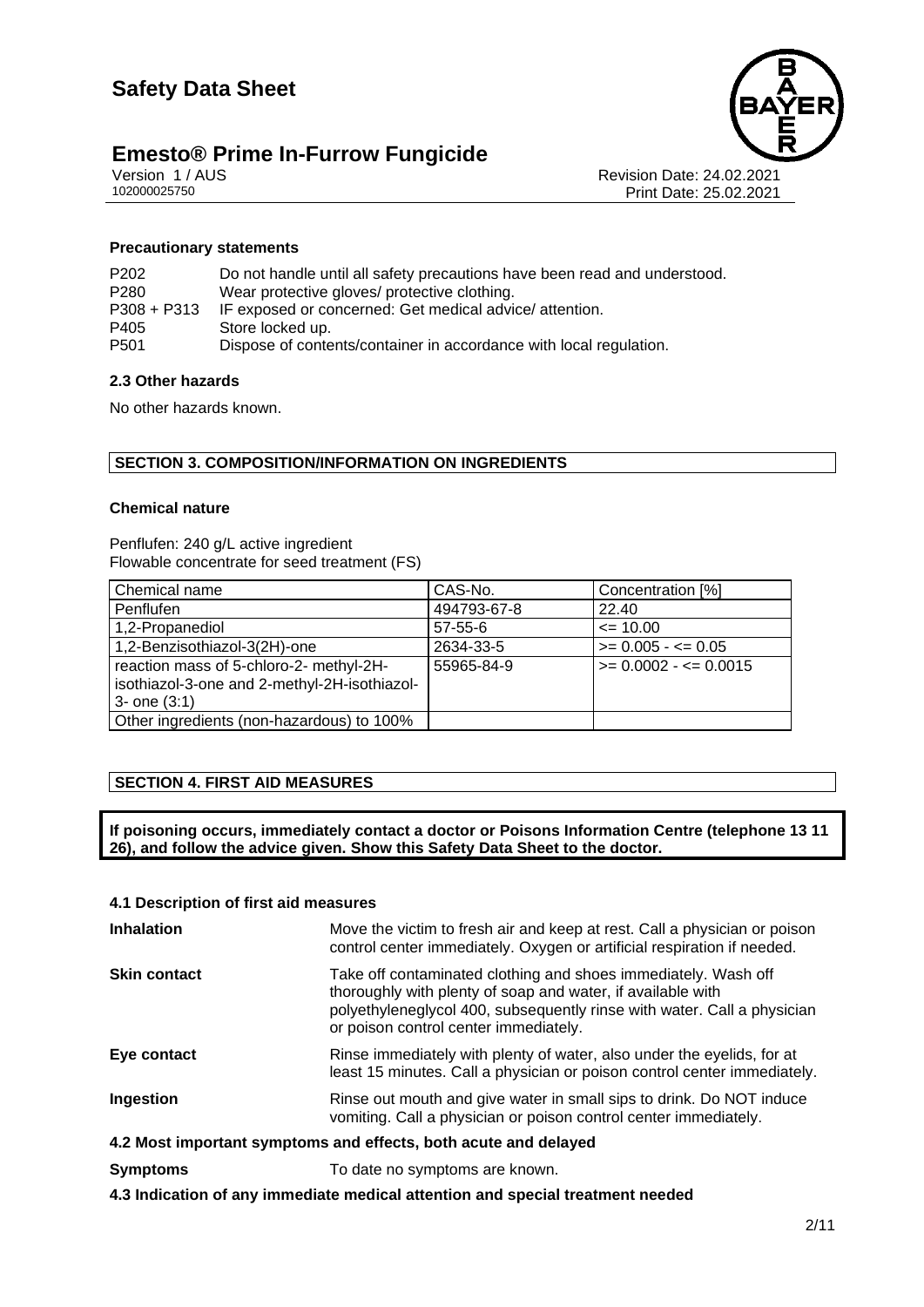## **Emesto<sup>®</sup> Prime In-Furrow Fungicide**<br>Version 1/AUS



Version 1 / AUS Revision Date: 24.02.2021 Print Date: 25.02.2021

**Treatment** Treat Symptomatically. In case of ingestion gastric lavage should be considered in cases of significant ingestions only within the first 2 hours. However, the application of activated charcoal and sodium sulphate is always advisable. There is no specific antidote.

#### **SECTION 5. FIRE FIGHTING MEASURES**

#### **5.1 Extinguishing media**

| <b>Suitable</b>                                                 | Use water spray, alcohol-resistant foam, dry chemical or carbon<br>dioxide.                                                                                                                                                                                                                                            |
|-----------------------------------------------------------------|------------------------------------------------------------------------------------------------------------------------------------------------------------------------------------------------------------------------------------------------------------------------------------------------------------------------|
| 5.2 Special hazards arising<br>from the substance or<br>mixture | Dangerous gases are evolved in the event of a fire.                                                                                                                                                                                                                                                                    |
| 5.3 Advice for firefighters                                     |                                                                                                                                                                                                                                                                                                                        |
| <b>Special protective</b><br>equipment for firefighters         | Wear self-contained breathing apparatus and protective suit.                                                                                                                                                                                                                                                           |
| <b>Further information</b>                                      | Evacuate personnel to safe areas. Keep out of smoke. Fight fire from<br>upwind position. Cool closed containers exposed to fire with water<br>spray. Do not allow run-off from fire fighting to enter drains or water<br>courses. Whenever possible, contain fire-fighting water by diking area<br>with sand or earth. |
| <b>Hazchem Code</b>                                             | $\cdot$ 3Z                                                                                                                                                                                                                                                                                                             |

#### **SECTION 6. ACCIDENTAL RELEASE MEASURES**

#### **6.1 Personal precautions, protective equipment and emergency procedures**

| <b>Precautions</b>                                        | Avoid contact with spilled product or contaminated surfaces. Use<br>personal protective equipment. Keep unauthorized people away.<br>When dealing with a spillage do not eat, drink or smoke.                                                                                                                                                            |  |
|-----------------------------------------------------------|----------------------------------------------------------------------------------------------------------------------------------------------------------------------------------------------------------------------------------------------------------------------------------------------------------------------------------------------------------|--|
| <b>6.2 Environmental</b><br>precautions                   | Do not allow to get into surface water, drains and ground water. Do<br>not contaminate surface or ground water by cleaning equipment or<br>disposal of wastes, including equipment wash water. If the product<br>contaminates rivers and lakes or drains inform respective authorities.                                                                  |  |
| 6.3 Methods and materials for containment and cleaning up |                                                                                                                                                                                                                                                                                                                                                          |  |
| Methods for cleaning up                                   | Soak up with inert absorbent material (e.g. sand, silica gel, acid<br>binder, universal binder, sawdust). Collect and transfer the product<br>into a properly labelled and tightly closed container. Contaminated soil<br>may have to be removed and disposed. Clean contaminated floors<br>and objects thoroughly, observing environmental regulations. |  |
| 6.4 Reference to other<br>sections                        | Information regarding safe handling, see section 7.<br>Information regarding personal protective equipment, see section 8.<br>Information regarding waste disposal, see section 13.                                                                                                                                                                      |  |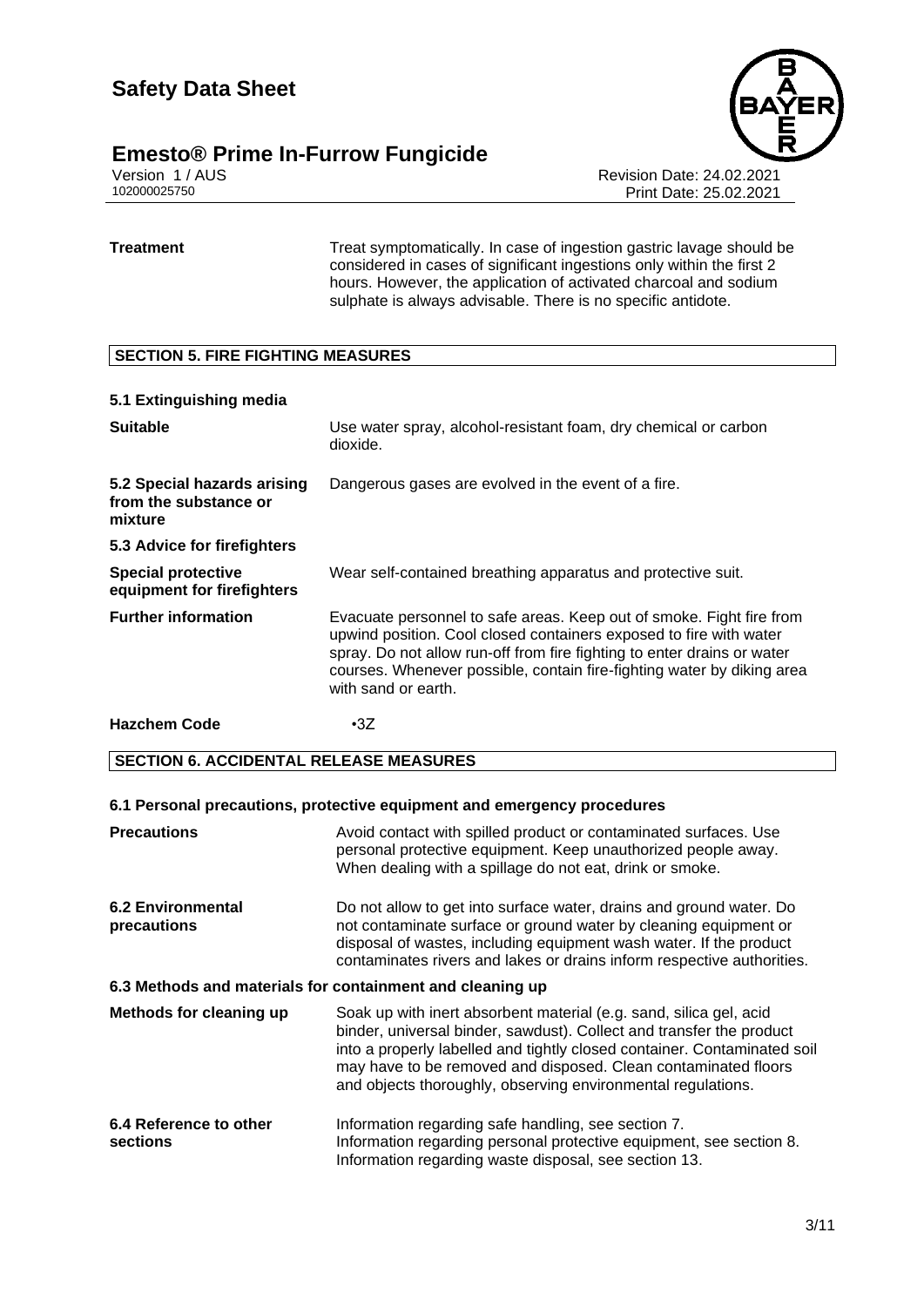### **Emesto<sup>®</sup> Prime In-Furrow Fungicide**

Version 1 / AUS Revision Date: 24.02.2021 Print Date: 25.02.2021

#### **SECTION 7. HANDLING AND STORAGE**

#### **7.1 Precautions for safe handling**

**Advice on safe handling** Use only in area provided with appropriate exhaust ventilation.

**Hygiene measures** Remove Personal Protective Equipment (PPE) immediately after handling this product. After each day's use, wash gloves, face shield or goggles and contaminated clothing. Before removing gloves clean them with soap and water. Wash hands thoroughly with soap and water after handling and before eating, drinking, chewing gum, using tobacco, using the toilet or applying cosmetics. Remove soiled clothing immediately and clean thoroughly before using again. Wash thoroughly and put on clean clothing.

#### **7.2 Conditions for safe storage, including any incompatibilities**

| <b>Requirements for storage</b> | Store in original container. Store in a cool, dry place and in such a  |
|---------------------------------|------------------------------------------------------------------------|
| areas and containers            | manner as to prevent cross contamination with other crop protection    |
|                                 | products, fertilizers, food, and feed. Keep away from direct sunlight. |

#### **SECTION 8. EXPOSURE CONTROLS / PERSONAL PROTECTION**

#### **8.1 Control parameters**

| <b>Components</b>                   | CAS-No.       | <b>Control parameters</b>  | <b>Update</b> | <b>Basis</b> |
|-------------------------------------|---------------|----------------------------|---------------|--------------|
| Penflufen                           | 494793-67-8   | 1.1 $mg/m3$<br>(TWA)       |               | OES BCS*     |
| 1,2-Propanediol                     | $57 - 55 - 6$ | 474 mg/m3/150 ppm<br>(TWA) | 12 2011       | AU NOEL      |
| (Total vapour and<br>particulates.) |               |                            |               |              |
| 1,2-Propanediol                     | $57 - 55 - 6$ | $10$ mg/m $3$<br>(TWA)     | 12 2011       | AU NOEL      |
| (Particulate.)                      |               |                            |               |              |

\*OES BCS: Internal Bayer AG, Crop Science Division "Occupational Exposure Standard"

#### **8.2 Exposure controls**

**Respiratory protection** Respiratory protection should only be used to control residual risk of short duration activities, when all reasonably practicable steps have been taken to reduce exposure at source e.g. containment and/or local extract ventilation. Always follow respirator manufacturer's instructions regarding wearing and maintenance. **Hand protection Wear CE Marked (or equivalent) nitrile rubber gloves (minimum** thickness of 0,4 mm, minimum rate of permeability 480 min). Wash when contaminated and dispose of when contaminated inside, when perforated or when contamination on the outside cannot be removed. Wash hands frequently and always before eating, drinking, smoking

|                          | or using the toilet.                                                  |
|--------------------------|-----------------------------------------------------------------------|
| Eye protection           | Wear goggles (conforming to EN166, Field of Use $=$ 5 or equivalent). |
| Skin and body protection | Wear standard coveralls and Category 3 Type 6 suit.                   |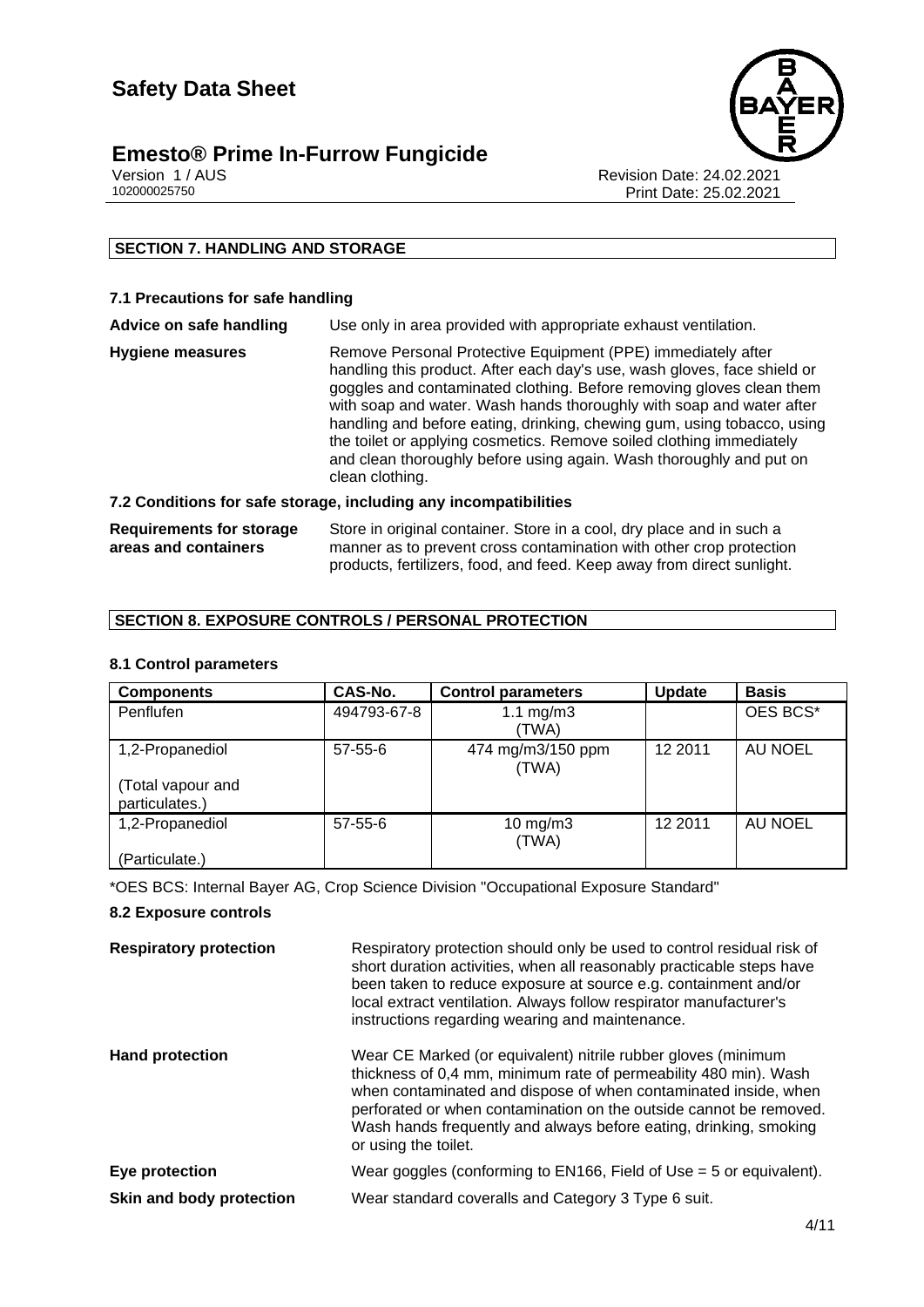#### **Emesto® Prime In-Furrow Fungicide 5/11**



Version 1 / AUS Revision Date: 24.02.2021 102000025750 Print Date: 25.02.2021

|                                    | If there is a risk of significant exposure, consider a higher protective<br>type suit.<br>Wear two layers of clothing wherever possible. Polyester/cotton or<br>cotton overalls should be worn under chemical protection suit and<br>should be professionally laundered frequently. |
|------------------------------------|-------------------------------------------------------------------------------------------------------------------------------------------------------------------------------------------------------------------------------------------------------------------------------------|
| <b>General protective measures</b> | In normal use and handling conditions please refer to the label<br>and/or leaflet. In all other cases the above mentioned<br>recommendations would apply.                                                                                                                           |
| <b>Engineering Controls</b>        |                                                                                                                                                                                                                                                                                     |
| Advice on safe handling            | Use only in area provided with appropriate exhaust ventilation.                                                                                                                                                                                                                     |

#### **SECTION 9. PHYSICAL AND CHEMICAL PROPERTIES**

| 3.1 INTOINIQUON ON DASIC PHYSICAI AND CHENIICAI PrOPERTES |                                                                               |
|-----------------------------------------------------------|-------------------------------------------------------------------------------|
| <b>Form</b>                                               | suspension                                                                    |
| <b>Colour</b>                                             | red                                                                           |
| Odour                                                     | characteristic                                                                |
| <b>Odour Threshold</b>                                    | No data available                                                             |
| pH                                                        | 6.5 - 8.0 (100 %) (23 °C)                                                     |
| <b>Melting point/range</b>                                | No data available                                                             |
| <b>Boiling Point</b>                                      | No data available                                                             |
| <b>Flash point</b>                                        | No flash point - Determination conducted up to the boiling point.             |
| <b>Flammability</b>                                       | No data available                                                             |
| <b>Auto-ignition temperature</b>                          | No data available                                                             |
| <b>Minimum ignition energy</b>                            | No data available                                                             |
| Self-accelarating<br>decomposition temperature<br>(SADT)  | No data available                                                             |
| <b>Upper explosion limit</b>                              | No data available                                                             |
| <b>Lower explosion limit</b>                              | No data available                                                             |
| Vapour pressure                                           | No data available                                                             |
| <b>Evaporation rate</b>                                   | No data available                                                             |
| <b>Relative vapour density</b>                            | No data available                                                             |
| <b>Relative density</b>                                   | No data available                                                             |
| <b>Density</b>                                            | ca. 1.13 g/cm <sup>3</sup> (20 °C)                                            |
| <b>Water solubility</b>                                   | No data available                                                             |
| Partition coefficient: n-<br>octanol/water                | log Pow: 3.5(pH 6.3)<br>The value mentioned relates to the active ingredient. |
| <b>Partition coefficient: n-</b>                          | Penflufen: log Pow: 3.3 (25 °C)                                               |

#### **9.1 Information on basic physical and chemical properties**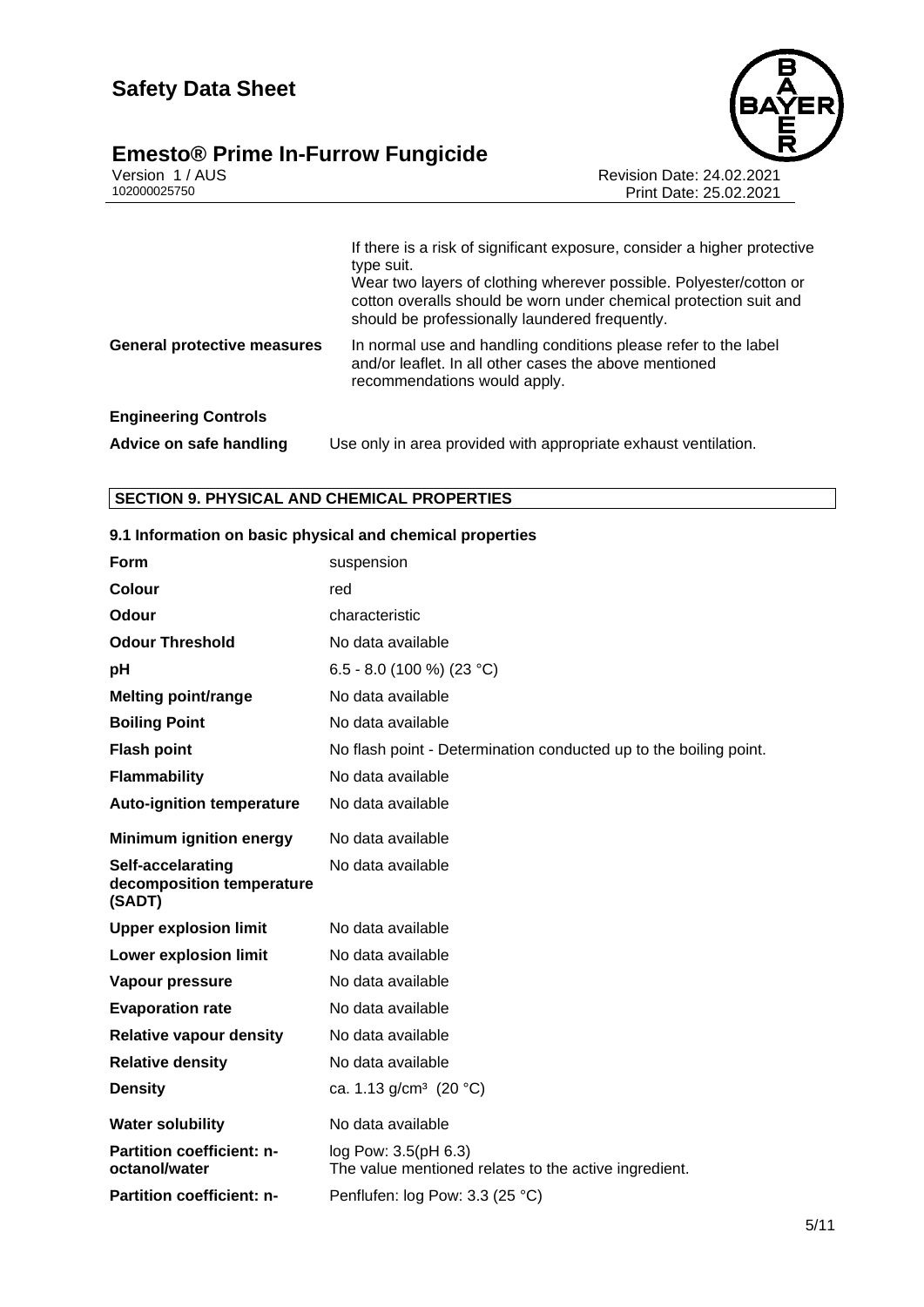# **Emesto® Prime In-Furrow Fungicide**<br>Version 1/AUS





Version 1 / AUS<br>102000025750<br>Print Date: 25.02.2021 Print Date: 25.02.2021

#### **octanol/water**

| Viscosity, dynamic          | No data available                                            |
|-----------------------------|--------------------------------------------------------------|
| <b>Viscosity, kinematic</b> | No data available                                            |
| <b>Oxidizing properties</b> | No data available                                            |
| <b>Explosivity</b>          | No data available                                            |
| 9.2 Other information       | Further safety related physical-chemical data are not known. |
|                             |                                                              |

#### **SECTION 10. STABILITY AND REACTIVITY**

| <b>10.1 Reactivity</b>                     |                                                                                                                         |
|--------------------------------------------|-------------------------------------------------------------------------------------------------------------------------|
| <b>Thermal decomposition</b>               | Stable under normal conditions.                                                                                         |
| <b>10.2 Chemical stability</b>             | Stable under recommended storage conditions.                                                                            |
| 10.3 Possibility of<br>hazardous reactions | No hazardous reactions when stored and handled according to<br>prescribed instructions. Stable under normal conditions. |
| 10.4 Conditions to avoid                   | Extremes of temperature and direct sunlight.                                                                            |
| 10.5 Incompatible materials                | Strong oxidizing agents, Strong acids, Strong bases                                                                     |
| 10.6 Hazardous<br>decomposition products   | Thermal decomposition can lead to release of:<br>Toxic gases/vapours                                                    |

#### **SECTION 11. TOXICOLOGICAL INFORMATION**

#### **11.1 Information on toxicological effects**

| <b>Acute oral toxicity</b>                  | LD50 (Rat) $> 2,000$ mg/kg                                                                                                        |
|---------------------------------------------|-----------------------------------------------------------------------------------------------------------------------------------|
| <b>Acute inhalation toxicity</b>            | $LC50$ (Rat) > 1.877 mg/l<br>Exposure time: 4 h<br>Determined in the form of liquid aerosol.<br>Highest attainable concentration. |
| <b>Acute dermal toxicity</b>                | $LD50$ (Rat) > 2,000 mg/kg                                                                                                        |
| <b>Skin corrosion/irritation</b>            | No skin irritation (Rabbit)                                                                                                       |
| Serious eye damage/eye<br>irritation        | No eye irritation (Rabbit)                                                                                                        |
| <b>Respiratory or skin</b><br>sensitisation | Non-sensitizing (Mouse)                                                                                                           |

#### **Assessment mutagenicity**

Penflufen was not mutagenic or genotoxic in a battery of in vitro and in vivo tests.

#### **Assessment carcinogenicity**

Penflufen caused at high dose levels an increased incidence of tumours in in the following organ(s): ovaries, brain, hematopoietic system.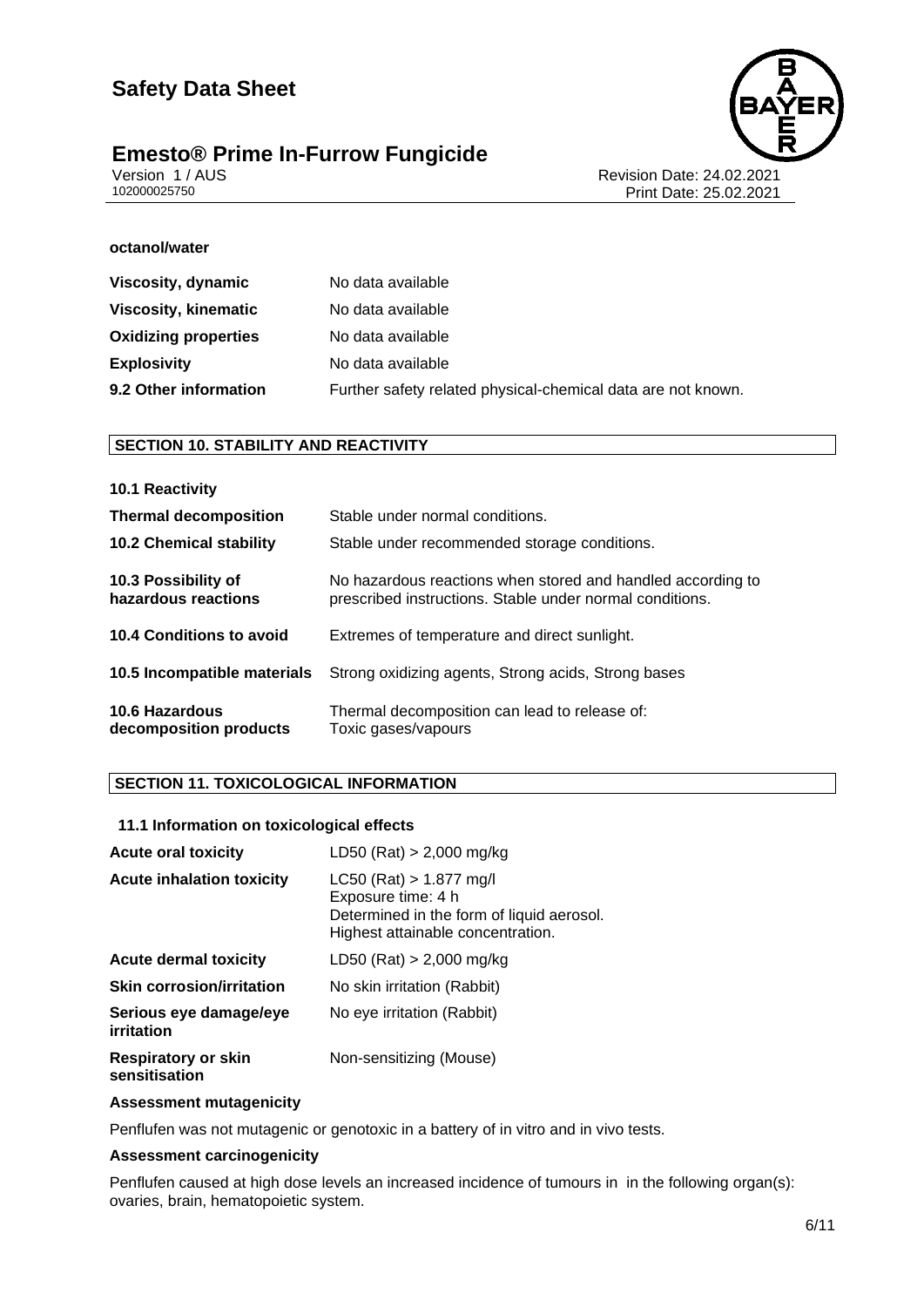### **Emesto<sup>®</sup> Prime In-Furrow Fungicide**



Version 1 / AUS Revision Date: 24.02.2021 Print Date: 25.02.2021

#### **Assessment toxicity to reproduction**

Penflufen did not cause reproductive toxicity in a two-generation study in rats.

#### **Assessment developmental toxicity**

Penflufen did not cause developmental toxicity in rats and rabbits.

#### **Assessment STOT Specific target organ toxicity – single exposure**

Penflufen: Based on available data, the classification criteria are not met.

#### **Assessment STOT Specific target organ toxicity – repeated exposure**

Penflufen did not cause specific target organ toxicity in experimental animal studies.

#### **Aspiration hazard**

Based on available data, the classification criteria are not met.

#### **Information on likely routes of exposure**

May be harmful if inhaled. May cause irritation. May cause eye irritation. May be harmful if swallowed.

#### **Early onset symptoms related to exposure** Refer to Section 4

**Delayed health effects from exposure** Refer to Section 11

#### **Exposure levels and health effects** Refer to Section 4

#### **Interactive effects** Not known

**When specific chemical data is not available** Not applicable

#### **Mixture of chemicals** Refer to Section 2.1

#### **Further information**

No further toxicological information is available.

#### **SECTION 12. ECOLOGICAL INFORMATION**

| <b>12.1 Toxicity</b>    |                                                                                                                                    |
|-------------------------|------------------------------------------------------------------------------------------------------------------------------------|
| <b>Toxicity to fish</b> | LC50 (Cyprinus carpio (Carp)) 0.103 mg/l<br>Exposure time: 96 h<br>The value mentioned relates to the active ingredient penflufen. |
|                         | LC50 (Cyprinus carpio (Carp)) 0.062 mg/l<br>Exposure time: 96 h                                                                    |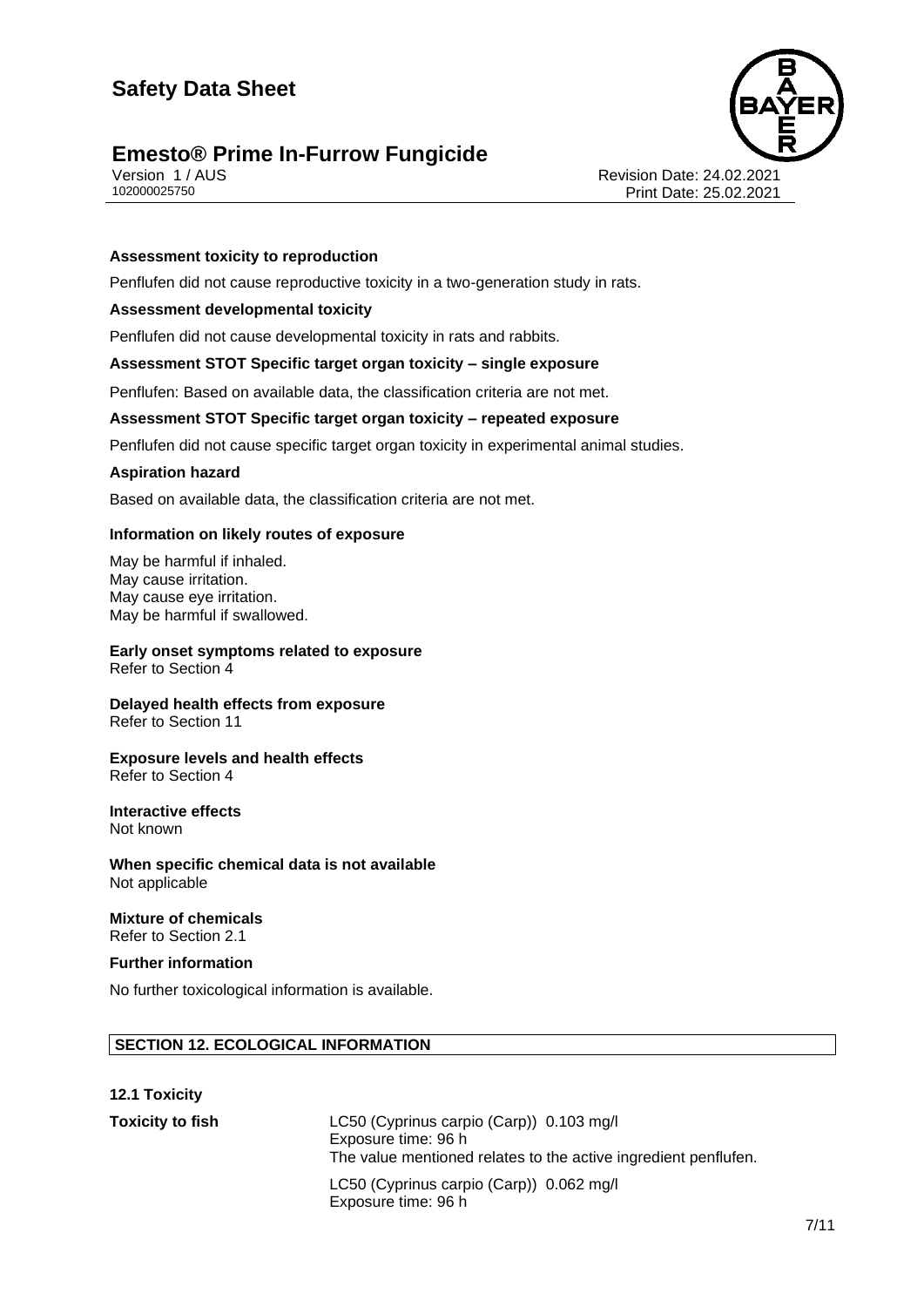# **Emesto<sup>®</sup> Prime In-Furrow Fungicide**<br>Version 1/AUS





Version 1 / AUS Revision Date: 24.02.2021 Print Date: 25.02.2021

| <b>Toxicity to aquatic</b><br>invertebrates | EC50 (Daphnia magna (Water flea)) > 4.7 mg/l<br>Exposure time: 48 h<br>The value mentioned relates to the active ingredient penflufen.<br>No acute toxicity was observed at its limit of water solubility.<br>EC50 (Daphnia magna (Water flea)) > 4.9 mg/l<br>Exposure time: 48 h |
|---------------------------------------------|-----------------------------------------------------------------------------------------------------------------------------------------------------------------------------------------------------------------------------------------------------------------------------------|
| <b>Toxicity to aquatic plants</b>           | EC50 (Raphidocelis subcapitata (freshwater green alga)) > 5.1 mg/l<br>Exposure time: 72 h<br>The value mentioned relates to the active ingredient penflufen.<br>No acute toxicity was observed at its limit of water solubility.                                                  |
|                                             | EC50 (Raphidocelis subcapitata (freshwater green alga)) > 24.8 mg/l<br>Exposure time: 72 h                                                                                                                                                                                        |
| <b>Toxicity to other organisms</b>          | LC50 (Colinus virginianus (Bobwhite quail)) > 456 mg/kg                                                                                                                                                                                                                           |
|                                             | LC50 (Colinus virginianus (Bobwhite quail)) > 4,000 mg/kg<br>The value mentioned relates to the active ingredient penflufen.                                                                                                                                                      |
|                                             | LD50 (Apis mellifera (bees)) $>$ 108.2 µg/bee<br>The value mentioned relates to the active ingredient penflufen.                                                                                                                                                                  |
|                                             | LC50 (Eisenia fetida (earthworms)) > 1,000 mg/kg<br>Exposure time: 14 d<br>The value mentioned relates to the active ingredient penflufen.                                                                                                                                        |
| 12.2 Persistence and degradability          |                                                                                                                                                                                                                                                                                   |
| <b>Biodegradability</b>                     | Penflufen:<br>Not rapidly biodegradable                                                                                                                                                                                                                                           |
| Koc                                         | Penflufen: Koc: 280                                                                                                                                                                                                                                                               |
| 12.3 Bioaccumulative potential              |                                                                                                                                                                                                                                                                                   |
| <b>Bioaccumulation</b>                      | Penflufen: Bioconcentration factor (BCF) 142<br>Does not bioaccumulate.                                                                                                                                                                                                           |
| 12.4 Mobility in soil                       |                                                                                                                                                                                                                                                                                   |
| <b>Mobility in soil</b>                     | Penflufen: Moderately mobile in soils                                                                                                                                                                                                                                             |
| 12.5 Other adverse effects                  |                                                                                                                                                                                                                                                                                   |
| <b>Additional ecological</b><br>information | No other effects to be mentioned.                                                                                                                                                                                                                                                 |

#### **SECTION 13. DISPOSAL CONSIDERATIONS**

Triple-rinse containers before disposal. Add rinsings to spray tank. Do not dispose of undiluted chemicals on site. If recycling, replace cap and return clean containers to recycler or designated collection point. If not recycling, break, crush, or puncture and deliver empty packaging to an approved waste management facility. If an approved waste management facility is not available, bury the empty packaging 500 mm below the surface in a disposal pit specifically marked and set up for this purpose, clear of waterways, desirable vegetation and tree roots, in compliance with relevant Local, State or Territory government regulations. Do not burn empty containers or product. Do not reuse container for any other purpose.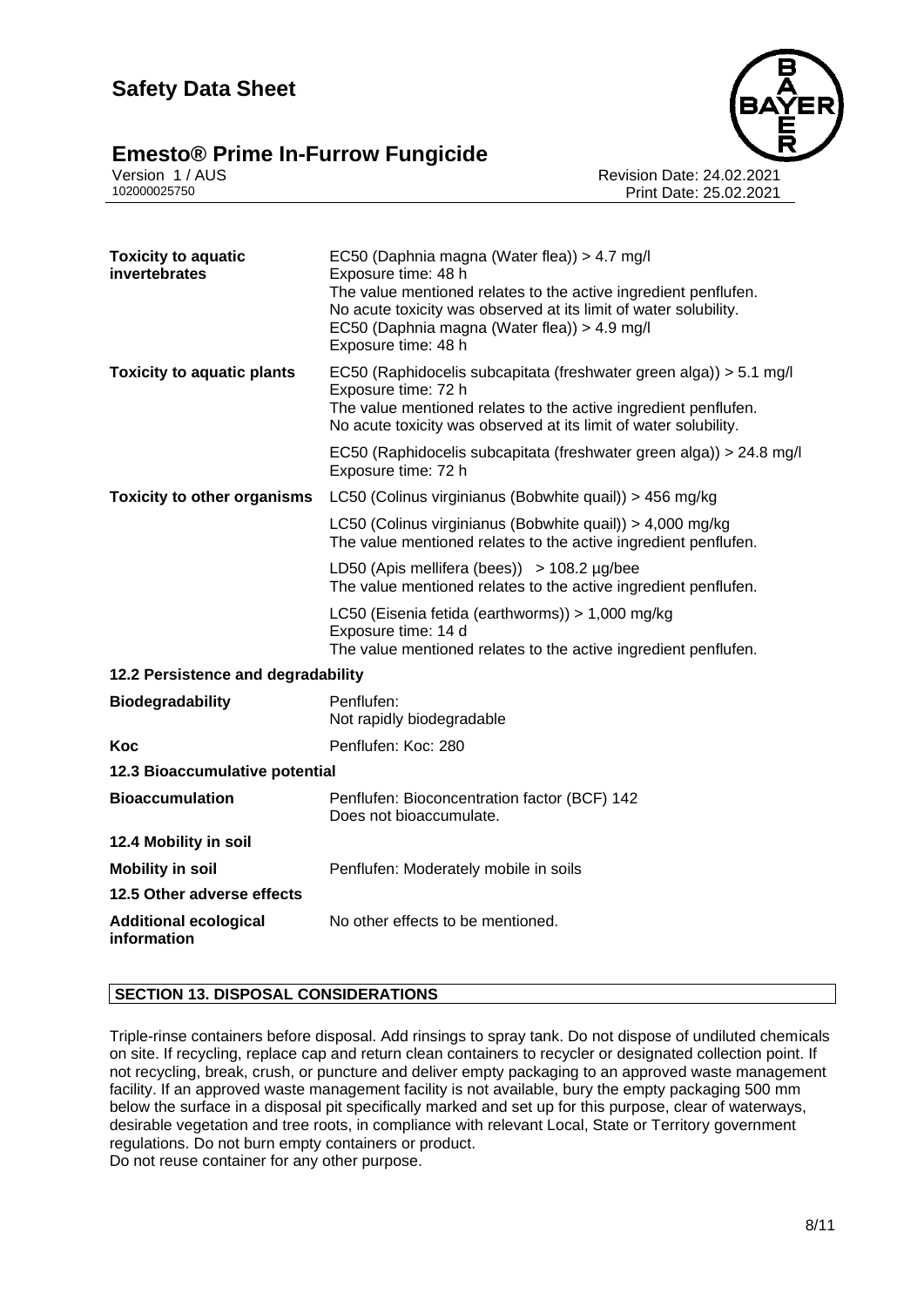

#### **Emesto<sup>®</sup> Prime In-Furrow Fungicide**

Version 1 / AUS Revision Date: 24.02.2021 Print Date: 25.02.2021

#### **SECTION 14. TRANSPORT INFORMATION**

**ADG**

| UN number                  | 3082                                         |
|----------------------------|----------------------------------------------|
| Transport hazard class(es) | 9                                            |
| <b>Subsidiary Risk</b>     | None                                         |
| Packaging group            | Ш                                            |
| Description of the goods   | ENVIRONMENTALLY HAZARDOUS SUBSTANCE, LIQUID, |
|                            | N.O.S.                                       |
|                            | (PENFLUFEN SOLUTION)                         |
| Hazchem Code               | $\cdot$ 3Z                                   |

AU01: Environmentally Hazardous Substances meeting the descriptions of UN 3077 or UN 3082 are not subject to this Code when transported by road or rail in;

a) packagings that do not incorporate a receptacle exceeding 500 kg(L); or

b) IBCs

#### **IMDG**

|             | UN number<br>Transport hazard class(es)<br><b>Subsidiary Risk</b><br>Packaging group<br>Marine pollutant<br>Description of the goods         | 3082<br>9<br>None<br>Ш<br><b>YES</b><br>ENVIRONMENTALLY HAZARDOUS SUBSTANCE, LIQUID,<br>N.O.S.<br>(PENFLUFEN SOLUTION) |
|-------------|----------------------------------------------------------------------------------------------------------------------------------------------|------------------------------------------------------------------------------------------------------------------------|
| <b>IATA</b> | UN number<br>Transport hazard class(es)<br><b>Subsidiary Risk</b><br>Packaging group<br>Environm. Hazardous Mark<br>Description of the goods | 3082<br>9<br>None<br>Ш<br><b>YES</b><br>ENVIRONMENTALLY HAZARDOUS SUBSTANCE, LIQUID,<br>N.O.S.<br>(PENFLUFEN SOLUTION) |

#### **SECTION 15. REGULATORY INFORMATION**

Registered according to the Agricultural and Veterinary Chemicals Code Act 1994 Australian Pesticides and Veterinary Medicines Authority approval number: 80325

#### **SUSMP classification (Poison Schedule)**

Schedule 5 (Standard for the Uniform Scheduling of Medicines and Poisons)

#### **SECTION 16. OTHER INFORMATION**

**Trademark information** Emesto® is a Registered Trademark of the Bayer Group.

#### **Abbreviations and acronyms**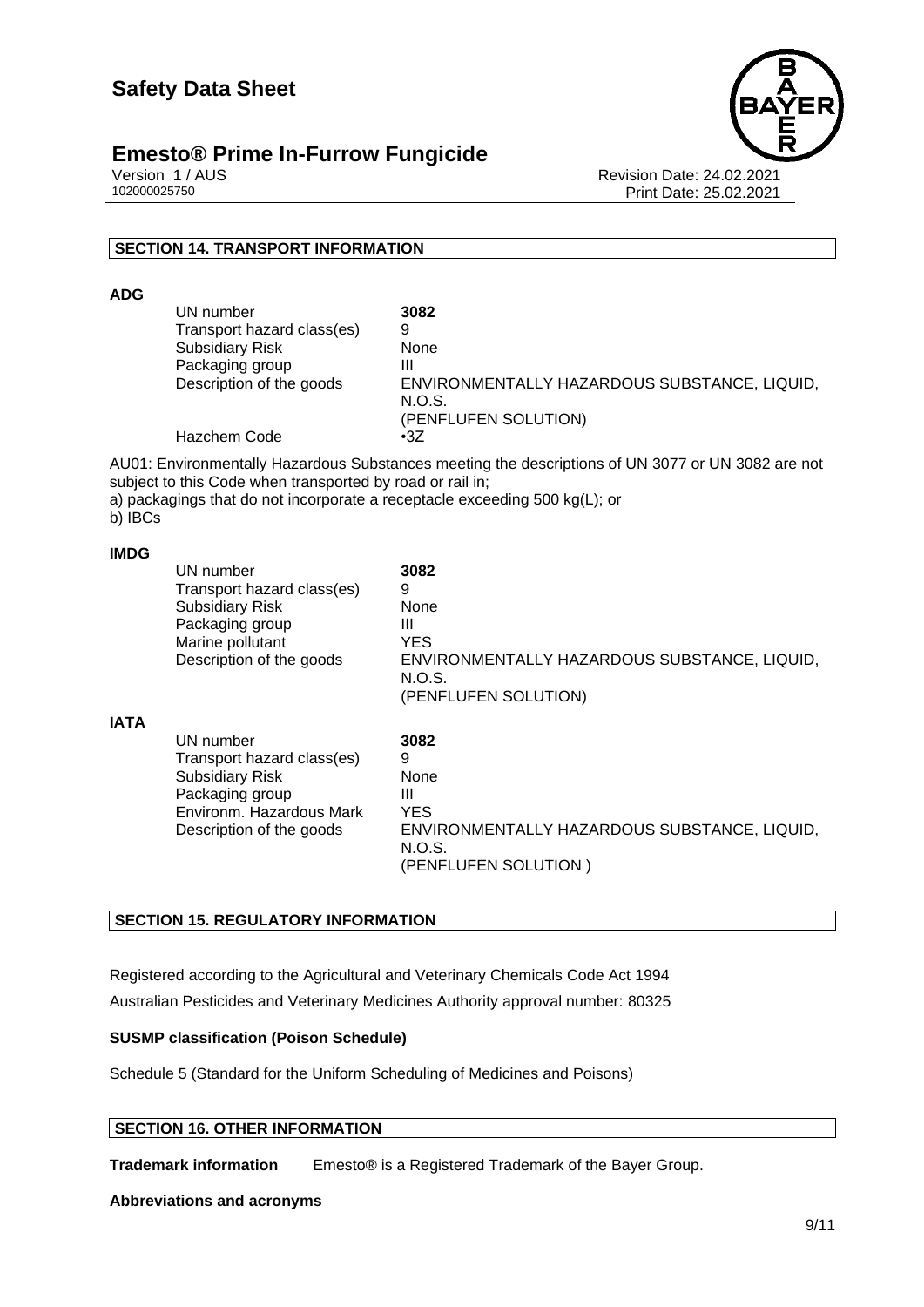# Emesto® Prime In-Furrow Fungicide<br>
102000025750<br>
102000025750



Revision Date: 24.02.2021 Print Date: 25.02.2021

| <b>ADN</b>      | European Agreement concerning the International Carriage of Dangerous Goods by<br><b>Inland Waterways</b> |
|-----------------|-----------------------------------------------------------------------------------------------------------|
| <b>ADR</b>      | European Agreement concerning the International Carriage of Dangerous Goods by<br>Road                    |
| <b>ATE</b>      | Acute toxicity estimate                                                                                   |
| AU OEL          | Australia. OELs. (Adopted National Exposure Standards for Atmospheric                                     |
|                 | Contaminants in the Occupational Environment)                                                             |
| CAS-Nr.         | <b>Chemical Abstracts Service number</b>                                                                  |
| <b>CEILING</b>  | Ceiling Limit Value                                                                                       |
| Conc.           | Concentration                                                                                             |
| EC-No.          | European community number                                                                                 |
| ECx             | Effective concentration to x %                                                                            |
| <b>EINECS</b>   | European inventory of existing commercial substances                                                      |
| <b>ELINCS</b>   | European list of notified chemical substances                                                             |
| EN              | European Standard                                                                                         |
| EU              | European Union                                                                                            |
| IATA            | International Air Transport Association                                                                   |
| <b>IBC</b>      | International Code for the Construction and Equipment of Ships Carrying Dangerous                         |
|                 | Chemicals in Bulk (IBC Code)                                                                              |
| ICx             | Inhibition concentration to x %                                                                           |
| <b>IMDG</b>     | <b>International Maritime Dangerous Goods</b>                                                             |
| <b>LCx</b>      | Lethal concentration to x %                                                                               |
| <b>LDx</b>      | Lethal dose to $\times$ %                                                                                 |
| LOEC/LOEL       | Lowest observed effect concentration/level                                                                |
| <b>MARPOL</b>   | MARPOL: International Convention for the prevention of marine pollution from ships                        |
| N.O.S.          | Not otherwise specified                                                                                   |
| NOEC/NOEL       | No observed effect concentration/level                                                                    |
| <b>OECD</b>     | Organization for Economic Co-operation and Development                                                    |
| OES BCS         | OES BCS: Internal Bayer AG, Crop Science Division "Occupational Exposure<br>Standard"                     |
| <b>PEAK</b>     | PEAK: Exposure Standard - Peak means a maximum or peak airborne concentration                             |
|                 | of a particular substance determined over the shortest analytically practicable period of                 |
|                 | time which does not exceed 15 minutes.                                                                    |
| <b>RID</b>      | Regulations concerning the International Carriage of Dangerous Goods by Rail                              |
| <b>SK-SEN</b>   | Skin sensitiser                                                                                           |
| <b>SKIN DES</b> | SKIN_DES: Skin notation: Absorption through the skin may be a significant source of                       |
|                 | exposure.                                                                                                 |
| <b>STEL</b>     | STEL: Exposure standard - short term exposure limit (STEL): A 15 minute TWA                               |
|                 | exposure which should not be exceeded at any time during a working day even if the                        |
|                 | eight-hour TWA average is within the TWA exposure standard. Exposures at the STEL                         |
|                 | should not be longer than 15 minutes and should not be repeated more than four times                      |
|                 | per day. There should be at least 60 minutes between successive exposures at the                          |
|                 | STEL.                                                                                                     |
| <b>TWA</b>      | TWA: Exposure standard - time-weighted average (TWA): The average airborne                                |
|                 | concentration of a particular substance when calculated over a normal eight-hour                          |
|                 | working day, for a five-day working week.                                                                 |
| <b>TWA</b>      | Time weighted average                                                                                     |
| UN              | <b>United Nations</b>                                                                                     |
| <b>WHO</b>      | World health organisation                                                                                 |

This SDS summarises our best knowledge of the health and safety hazard information of the product and how to safely handle and use the product in the workplace. Each user should read this SDS and consider the information in the context of how the product will be handled and used in the workplace including in conjunction with other products.